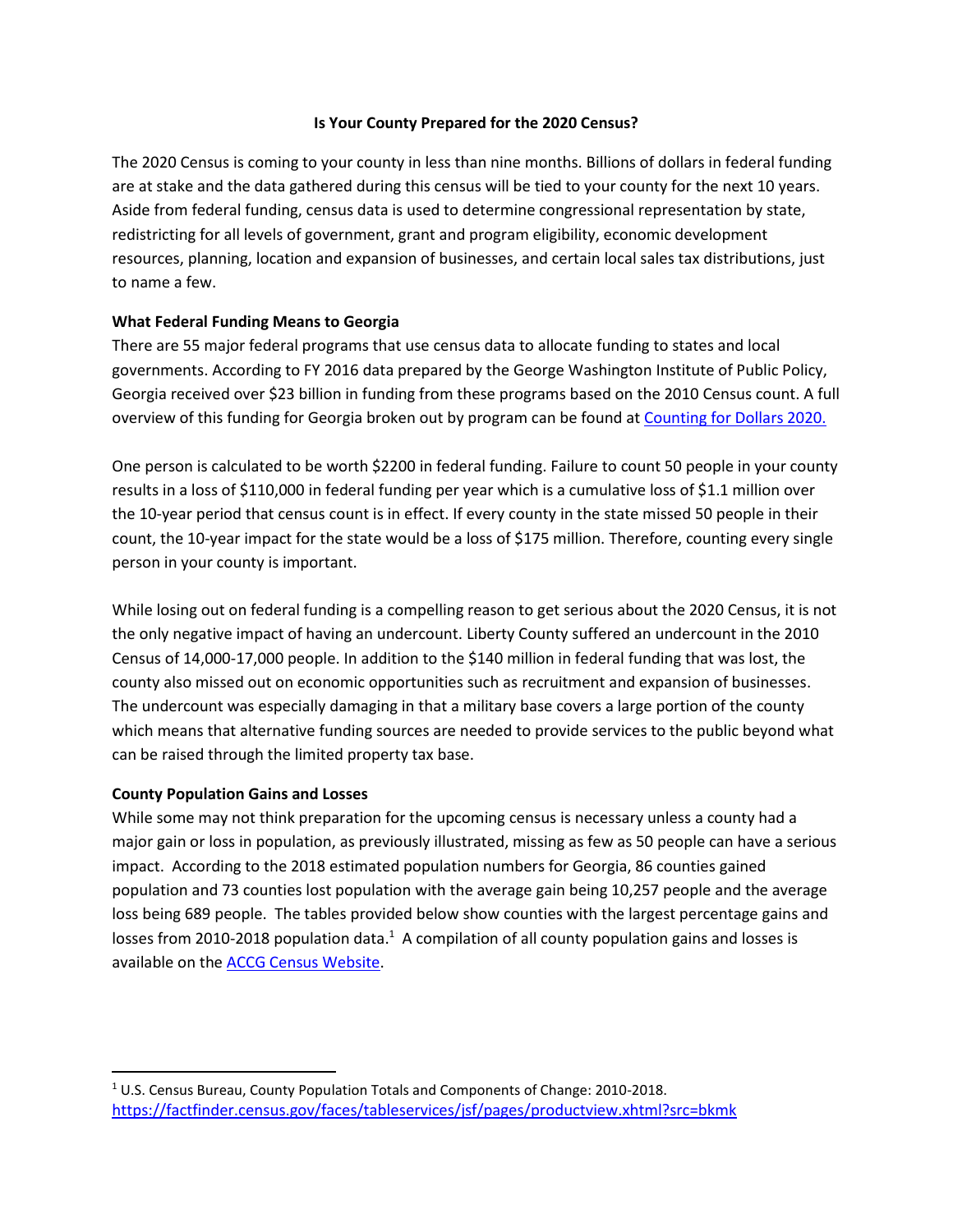| County                  | 2010 Census | 2018 Estimate | <b>Population</b> | <b>Population</b> |
|-------------------------|-------------|---------------|-------------------|-------------------|
|                         |             |               | Change #          | Change %          |
| Forsyth County          | 175,511     | 236,612       | 61,101            | 34.8%             |
| Long County             | 14,464      | 18,998        | 4,534             | 31.3%             |
| <b>Bryan County</b>     | 30,233      | 38,109        | 7,876             | 26.1%             |
| Columbia County         | 124,053     | 154,291       | 30,238            | 24.4%             |
| Oconee County           | 32,808      | 39,272        | 6,464             | 19.7%             |
| <b>Effingham County</b> | 52,250      | 62,190        | 9,940             | 19.0%             |
| Cherokee County         | 214,346     | 254,149       | 39,803            | 18.6%             |
| <b>Barrow County</b>    | 69,367      | 80,809        | 11,442            | 16.5%             |
| Jackson County          | 60,485      | 70,422        | 9,937             | 16.4%             |
| <b>Paulding County</b>  | 142,324     | 164,044       | 21,720            | 15.3%             |

#### **Counties with the Greatest Percentage Gains in Population Since 2010**

#### **Counties with the Greatest Percentage Loss in Population Since 2010**

| County                | 2010 Census | 2018 Estimate | <b>Population</b><br>Change # | <b>Population</b><br>Change % |
|-----------------------|-------------|---------------|-------------------------------|-------------------------------|
| <b>Hancock County</b> | 9,429       | 8,348         | $-1,081$                      | $-11.5%$                      |
| Randolph County       | 7,719       | 6,833         | $-886$                        | $-11.5%$                      |
| <b>Turner County</b>  | 8,930       | 7,912         | $-1,018$                      | $-11.4%$                      |
| <b>Macon County</b>   | 14,740      | 13,143        | $-1,597$                      | $-10.8%$                      |
| <b>Baker County</b>   | 3,451       | 3,092         | $-359$                        | $-10.4%$                      |
| <b>Warren County</b>  | 5,834       | 5,251         | $-583$                        | $-10.0\%$                     |
| <b>Taylor County</b>  | 8,906       | 8,039         | -867                          | $-9.7\%$                      |
| <b>Sumter County</b>  | 32,819      | 29,733        | $-3,086$                      | $-9.4%$                       |
| Clay County           | 3,183       | 2,887         | $-296$                        | $-9.3%$                       |
| Georgetown-           | 2,513       | 2,279         | $-234$                        | $-9.3%$                       |
| <b>Quitman County</b> |             |               |                               |                               |

## **County Response Rates**

 $\overline{\phantom{a}}$ 

In planning for the 2020 Census, it may be helpful to examine how your county performed during the 2010 Census. The best way to determine the response rate is by looking at the number of households that mailed back their 2010 Census questionnaire in your county. According to the U.S. Census Bureau, 77.2% of Georgians mailed back their questionnaires. This means that for the remaining 22.8%, the Bureau had to have an in- person follow up which provides a much greater risk of someone being missed or not counted correctly. <sup>2</sup> Those who did not mail in their responses are considered to be [hard](https://www.censushardtocountmaps2020.us/)[to-count](https://www.censushardtocountmaps2020.us/) and failure to count them can have a significant impact on your county's census count.

<sup>&</sup>lt;sup>2</sup> U.S. Census Bureau, <https://www.censushardtocountmaps2020.us/img/mappdfs/Georgia.pdf>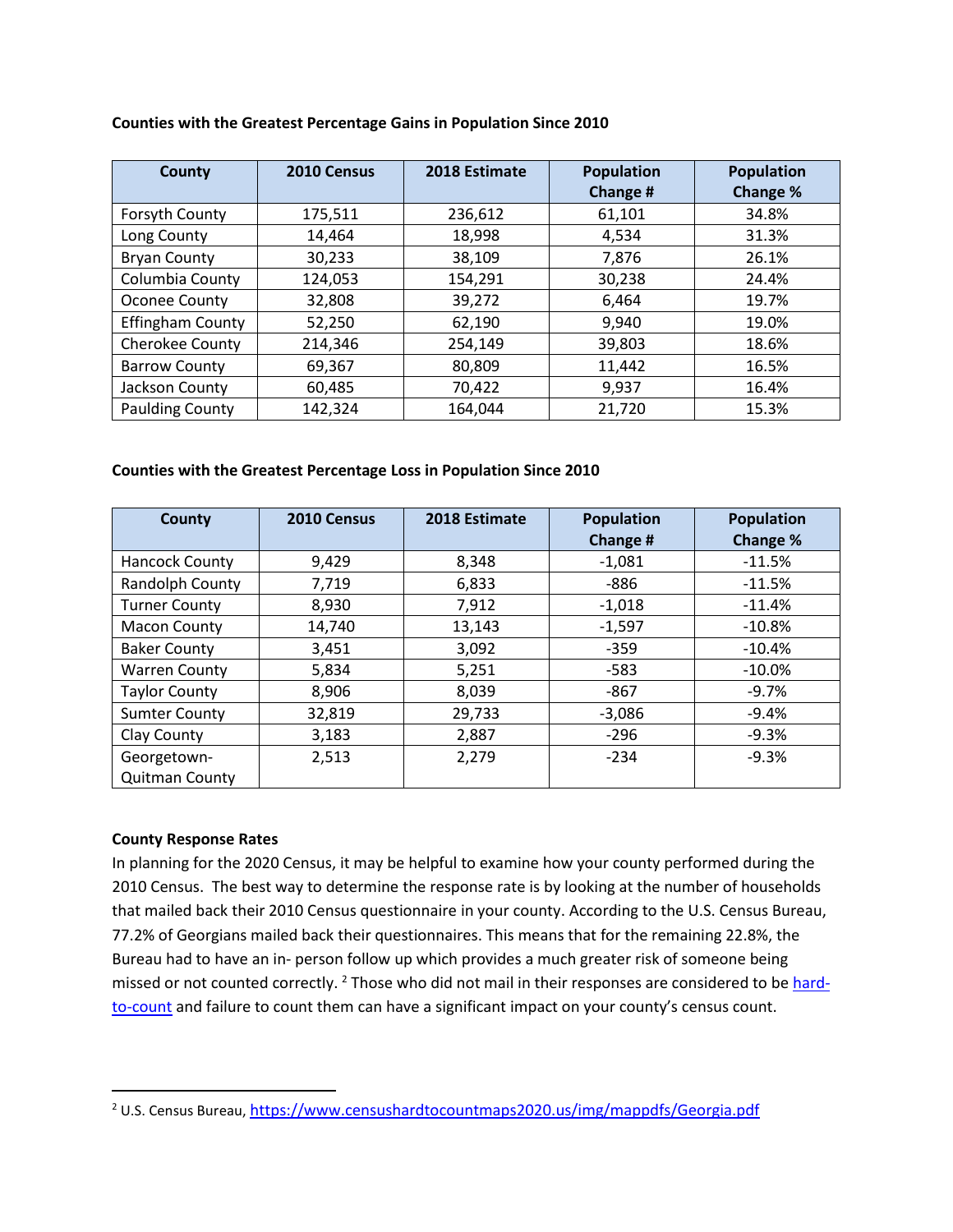According to the 2010 Census, 33 counties had a response rate of under 70% and 58 counties had a response rate of over 80%.

| <b>Highest 2010 County Response Rates</b> |                                                                 | <b>Lowest 2010 County Response Rates</b> |                                                                 |  |
|-------------------------------------------|-----------------------------------------------------------------|------------------------------------------|-----------------------------------------------------------------|--|
| County                                    | % of County Households<br>that Mailed Back Their<br>2010 Census | <b>County</b>                            | % of County Households<br>that Mailed Back Their<br>2010 Census |  |
| Towns                                     | 87.3%                                                           | Wheeler                                  | 51.7%                                                           |  |
| <b>Lee</b>                                | 86.8%                                                           | Telfair                                  | 53.5%                                                           |  |
| Glascock                                  | 86.6%                                                           | Long                                     | 58.4%                                                           |  |
| Union                                     | 86.4%                                                           | Atkinson                                 | 61.0%                                                           |  |
| Wilkes                                    | 86.4%                                                           | Wilcox                                   | 61.9%                                                           |  |
| Hart                                      | 85.6%                                                           | Randolph                                 | 62.7%                                                           |  |
| Lincoln                                   | 85.3%                                                           | Clinch                                   | 63.5%                                                           |  |
| Taliaferro                                | 85.1%                                                           | Evans                                    | 63.6%                                                           |  |
| Rabun                                     | 84.9%                                                           | Twiggs                                   | 63.8%                                                           |  |
| Worth                                     | 84.8%                                                           | Echols                                   | 63.9%                                                           |  |

The Census Bureau offers numerous tools to identify hard-to-count areas in your county including [maps,](https://www.censushardtocountmaps2020.us/) [ROAM,](https://www.census.gov/roam) [Census Engagement Navigator,](https://www.census.gov/library/visualizations/interactive/engagement.html) and [Census Explorer.](http://census.socialexplorer.com/2010ratemap/) ACCG also has resources on our website on [hard-to-count populations](https://www.nxtbook.com/naylor/ACGQ/ACGQ0119/index.php#/24) and [response rates.](http://www.accg.org/docs/census/Census%20Participation%20and%20Internet%20Access%20Information%20for%20Website%20080119.xlsx)

# **Why Internet Access Is Important to the 2020 Census**

For the first time, 80 percent of the country will be asked to complete the census online. Instead of receiving a hard copy of the census in the mail, the majority of the public will receive a postcard in the mail with a special code and instructions on how to electronically submit the census. This means areas that have no internet access, or limited access, or areas with a large elderly population who may not be familiar with computers, may be another barrier to having an accurate count for your county

As of 2017, 19.2% of households in Georgia had either no internet subscription or had dial up only.<sup>3</sup> Thirty-four counties either have no internet access or only have dial up access for over 40% of the households located within their county.<sup>4</sup> Of these thirty-four counties, eight has limited or no access for over 50% of the households in their county. A full listing of counties with their household internet access percentages is available on the [ACCG Census Website.](http://www.accg.org/docs/census/Census%20Participation%20and%20Internet%20Access%20Information%20for%20Website%20080119.xlsx) Additional data on computer ownership and internet access by census tract is available through [https://www.digitalinclusion.org/home-internet](https://www.digitalinclusion.org/home-internet-maps/)[maps/.](https://www.digitalinclusion.org/home-internet-maps/)

 $\overline{\phantom{a}}$ 

<sup>3</sup> U.S. Census Bureau, 2016 American Communities Survey Data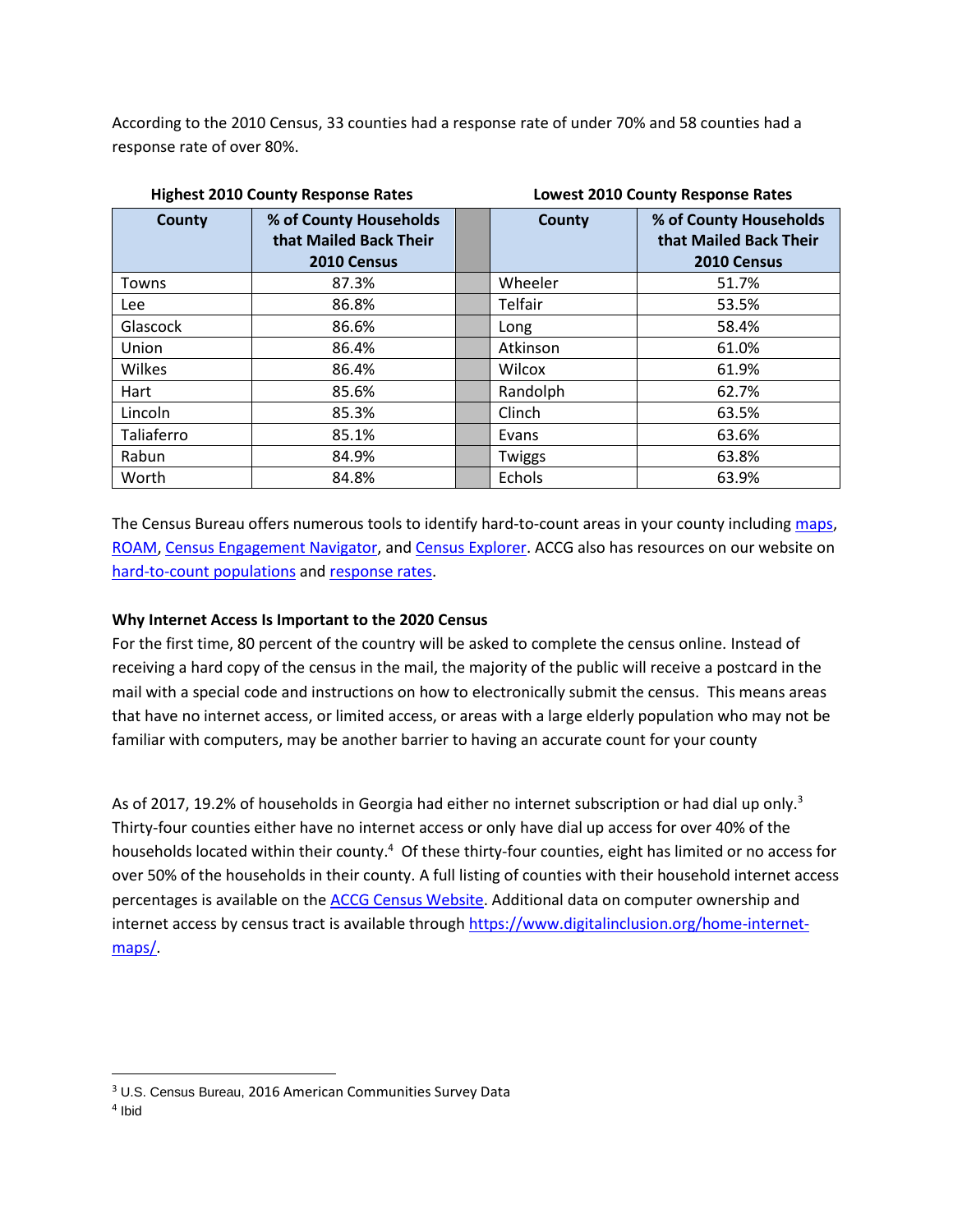| <b>County</b>     | # People Living in<br><b>Households</b> | # of Households | % of County Households that have No<br><b>Internet Access/Dial-up Only</b> |
|-------------------|-----------------------------------------|-----------------|----------------------------------------------------------------------------|
| Wheeler           | 6121                                    | 1972            | 73.6%                                                                      |
| <b>Telfair</b>    | 13030                                   | 5167            | 67.2%                                                                      |
| <b>Taliaferro</b> | 1836                                    | 710             | 59.2%                                                                      |
| <b>Wilkes</b>     | 9806                                    | 3971            | 55.4%                                                                      |
| Warren            | 5326                                    | 2274            | 54.2%                                                                      |
| <b>Miller</b>     | 5705                                    | 2326            | 53.7%                                                                      |
| <b>Echols</b>     | 4011                                    | 1502            | 51.1%                                                                      |
| <b>Hancock</b>    | 6016                                    | 2970            | 50.4%                                                                      |
| <b>Jefferson</b>  | 15401                                   | 5797            | 49.8%                                                                      |
| <b>Jenkins</b>    | 8852                                    | 3375            | 49.6%                                                                      |

**Counties with the Highest Percentage of Households with No or Limited Internet Access<sup>5</sup>**

As such, having public access to computers is very important in obtaining an accurate census count. Libraries across the state are gearing up to assist with census outreach and education efforts. Counties should take advantage of their local libraries and include library directors in their census planning activities. Contact information for local libraries are availabl[e here](https://georgialibraries.org/publiclibrarydirectors/) and [here.](https://georgialibraries.org/allpubliclibraryfacilities/)

# **The Importance of Forming a Local Complete Count Committee**

A local complete count committee (LCCC) is a committee used to help educate and spread awareness about an upcoming census to maximize participation. These committees should be made up of leaders and trusted voices within the community who represent a wide spectrum of groups and networks. This is necessary to ensure that different communities within the county are aware of the importance of the 2020 Census and that the messages and information they are receiving are coming from someone they trust. This is particularly true for hard-to-count populations. Having an active and engaged LCCC is *the* key to having a strong census count in your county.

While LCCCs can be formed by any group or organization, traditionally they have been formed by government groups. During the 2010 Census, 99 counties formed single or joint LCCCs. As of the date of this article, 58 counties had formed a LCCC, 57 counties were in the process of forming a committee, and 24 counties indicated no committee would be formed.

ACCG has created a [toolkit and frequently asked questions page](http://www.accg.org/local_complete_count.php) that counties can use in creating a LCCC which includes the following:

◊ Process for creating a LCCC

◊ Sample resolutions, agenda, and invitations

 $\overline{\phantom{a}}$